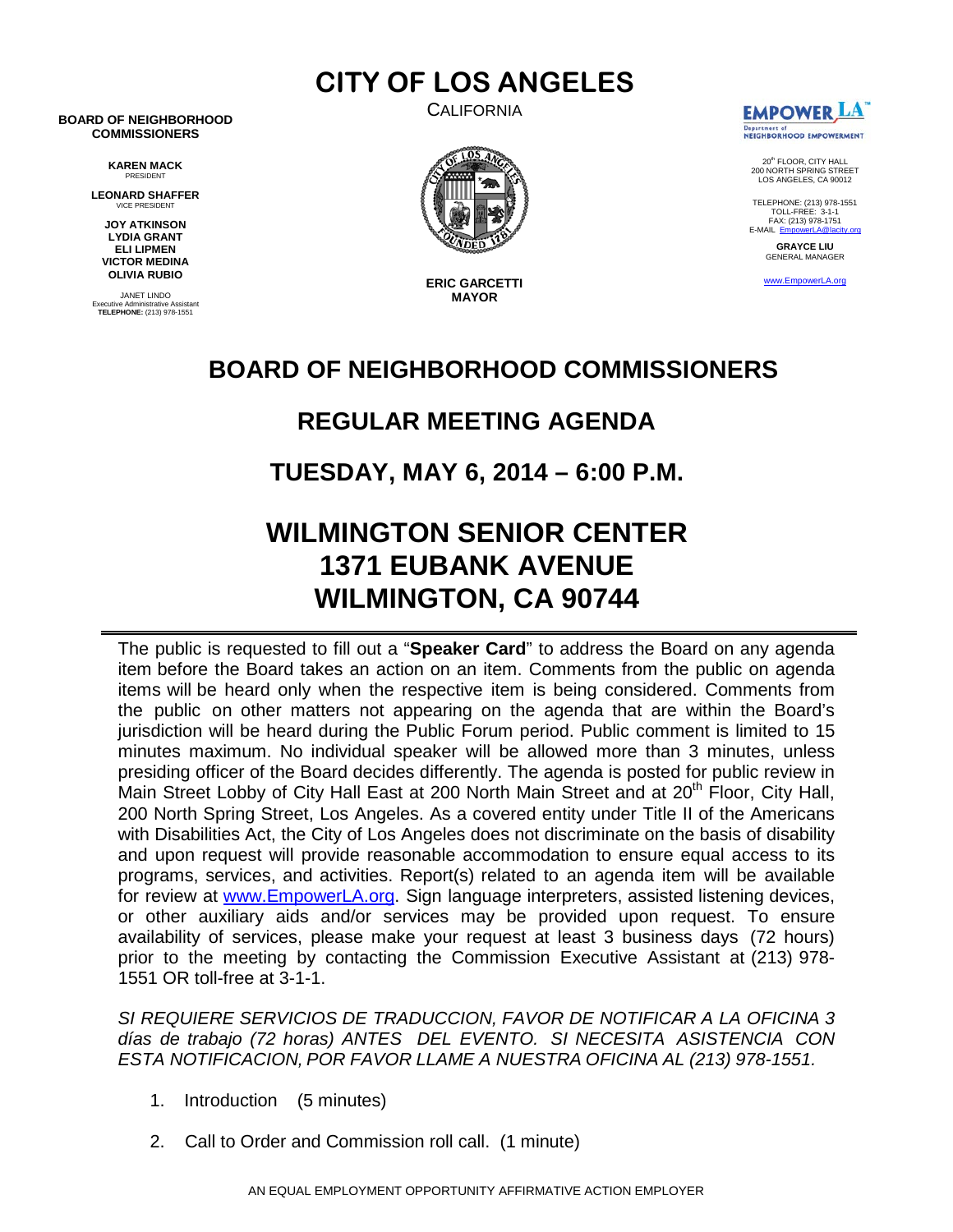- 3. Approval of the Minutes of the Regular Meeting of April 21, 2014. (Click on the link to view a copy of the document.) (3 minutes) [http://empowerla.org/wp-content/uploads/2014/04/04-21-14\\_draft-](http://empowerla.org/wp-content/uploads/2014/04/04-21-14_draft-MINUTES_COMMISSION-MEETING.pdf)[MINUTES\\_COMMISSION-MEETING.pdf](http://empowerla.org/wp-content/uploads/2014/04/04-21-14_draft-MINUTES_COMMISSION-MEETING.pdf)
- 4. General Public Comments Comments from the public on non-agenda items within the Board's subject matter jurisdiction. This agenda item will last a total of 15 minutes and no individual speaker will be allowed more than three minutes. (15 minutes)
- 5. Verbal update from a representative of the Office of the Mayor Eric Garcetti. (10 minutes)
- 6. Presentation by #LeadershipLA, Dave Meslin, Community Choreographer from Toronto, CA, will present his TED Talk on apathy. (10 minutes)
- 7. Discussion with various Harbor area Neighborhood Council representatives who wish to report concerns, operations, and best practices. Neighborhood Council representatives should complete their questionnaire in advance of the meeting. This matter will last a maximum of 20 minutes and the time will be divided among those representatives wishing to speak. (Click on the link to view a copy of the document.) (20 minutes)

[http://empowerla.org/wp-content/uploads/2014/04/BEST-PRACTICES-](http://empowerla.org/wp-content/uploads/2014/04/BEST-PRACTICES-QUESTIONNAIRE_03-19-14.pdf)[QUESTIONNAIRE\\_03-19-14.pdf](http://empowerla.org/wp-content/uploads/2014/04/BEST-PRACTICES-QUESTIONNAIRE_03-19-14.pdf)

- 8. Discussion with Councilmember Joe Buscaino, Council District 15, will provide his take on what it means to be a public leader and how he envisions partnering with Neighborhood Councils to reach the goals of his office. (20 minutes)
- 9. General Manager's Report. (10 minutes)
	- 1. Briefing on Departmental activities.
	- 2. Staffing, budget and other operational matters.
	- 3. Neighborhood Council 2014 Elections
- 10. Commission Committee Reports. (15 minutes)
	- 1. Ad Hoc Committee re Outreach (Members: Atkinson-Chair, Mack, and Rubio)
	- 2. Ad Hoc Committee re ability of the Board of Neighborhood Commissioners to implement citywide policies (Members: Shaffer-Chair, Grant, and Medina)
	- 3. Ad Hoc Committee re Leadership Development for Neighborhood Councils (Members: Rubio-Chair, Medina, and Shaffer)
- 11. A report by Commissioner Eli Lipmen on the development of metrics in relation to the 2014 work plan for the Commission. (10 minutes)
- 12. Previously, the Commission adopted the Neighborhood Council Plan Review Committee's recommendation on the Brown Act and posting policies which stated: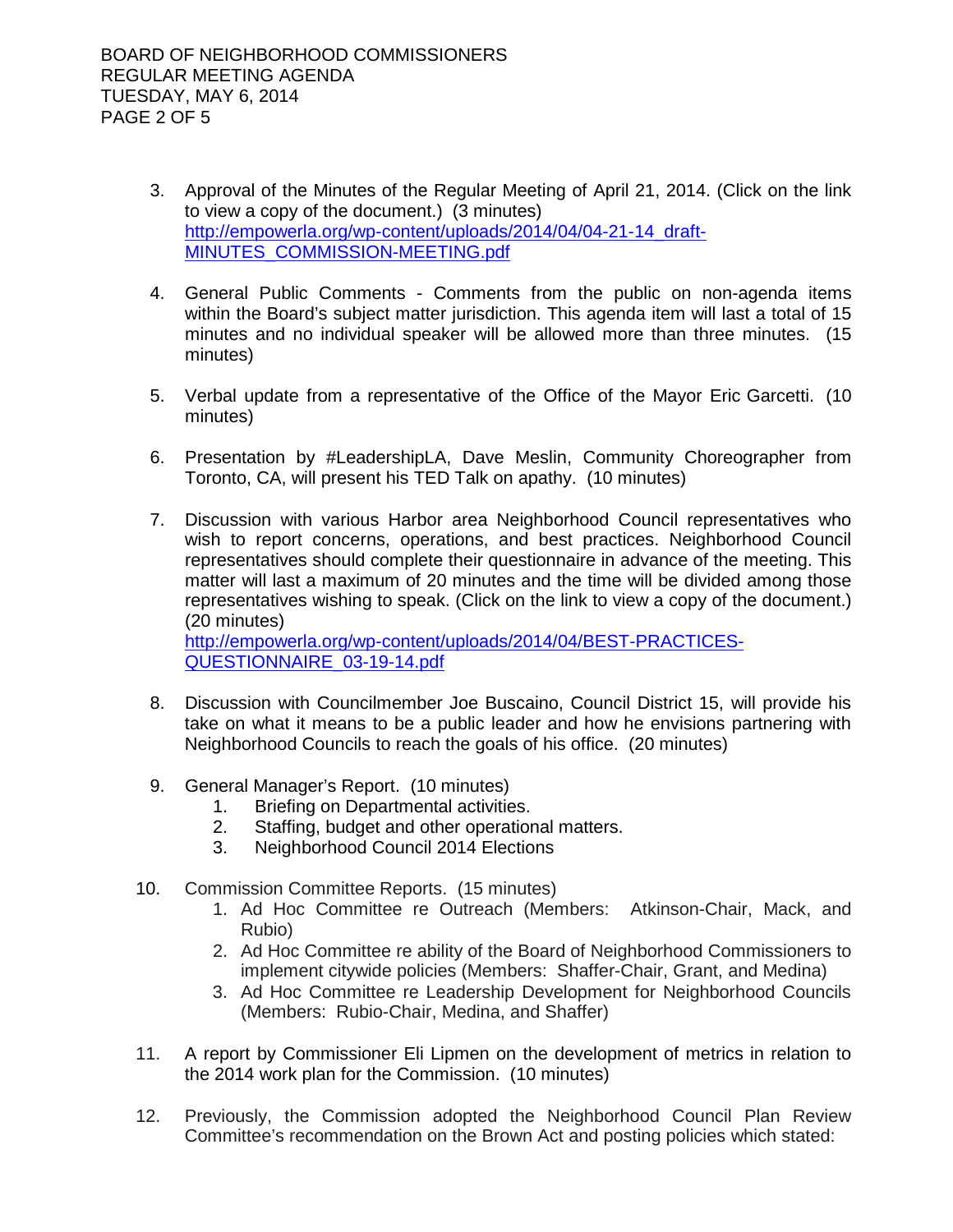Reaffirm support for the Brown Act for Neighborhood Councils and its single accessible 24 hour posting requirement, and reaffirm current board policies regarding electronic mail and website posting, with only one physical posting site as opposed to many. The email requirement shall specify that agendas be sent to "NCSupport" with the intent that the Department will post them to the City's agenda system.

AND

Neighborhood Councils that do not have a website must post in at least five (5) physical locations.

Discussion and possible action by the Commission including but not limited to reviewing Commission Policy Number 2010-02 (Revised December 17, 2012 and signed January 14, 2013) regarding Neighborhood Council Posting Requirements, and adopting new policy which incorporates adopted Plan Review Committee recommendation. (Click on the link to view a copy of the document.) (20 minutes) [http://empowerla.org/wp-content/uploads/2014/04/Posting-Policy-draft-revised-04-](http://empowerla.org/wp-content/uploads/2014/04/Posting-Policy-draft-revised-04-25-14.pdf) [25-14.pdf](http://empowerla.org/wp-content/uploads/2014/04/Posting-Policy-draft-revised-04-25-14.pdf)

13. Previously, the Commission established Regional Standing Committees to provide recommendations to the Commission regarding improvements to the Citywide System of Neighborhood Councils. The Regional Standing Committees, also known as the Neighborhood Council (NC) Plan Review Committees, have forwarded their recommendations to the Commission for review and action. Discussion and POSSIBLE ACTION by the Commission on the recommendations of the Regional Standing Committees and the Commission's positions with respect to the recommendations, including but not limited to drafting a communication or Resolution to the City regarding: (30 minutes) (Click on the links to view copies of the documents.)

[http://empowerla.org/wp-content/uploads/2014/01/Memo-re\\_Eight-Motions.pdf](http://empowerla.org/wp-content/uploads/2014/01/Memo-re_Eight-Motions.pdf) [http://empowerla.org/wp-content/uploads/2014/01/Attachment-A\\_survey-results.pdf](http://empowerla.org/wp-content/uploads/2014/01/Attachment-A_survey-results.pdf) [http://empowerla.org/wp-content/uploads/2014/01/Attachment-B\\_NC-](http://empowerla.org/wp-content/uploads/2014/01/Attachment-B_NC-Resolutions.pdf)[Resolutions.pdf](http://empowerla.org/wp-content/uploads/2014/01/Attachment-B_NC-Resolutions.pdf) [http://empowerla.org/wp-content/uploads/2014/01/Survey\\_8-motions\\_text2.pdf](http://empowerla.org/wp-content/uploads/2014/01/Survey_8-motions_text2.pdf)

1) Training and Leadership Development

NC Plan Review Committees' Recommendation:

a) Neighborhood Council board members be required to complete Ethics, Financial Policy, Sexual Harassment, and ADA Compliance training, and that the Department offer classes including, but not limited to leadership, City government basics, parliamentary procedures, land use, and candidate training.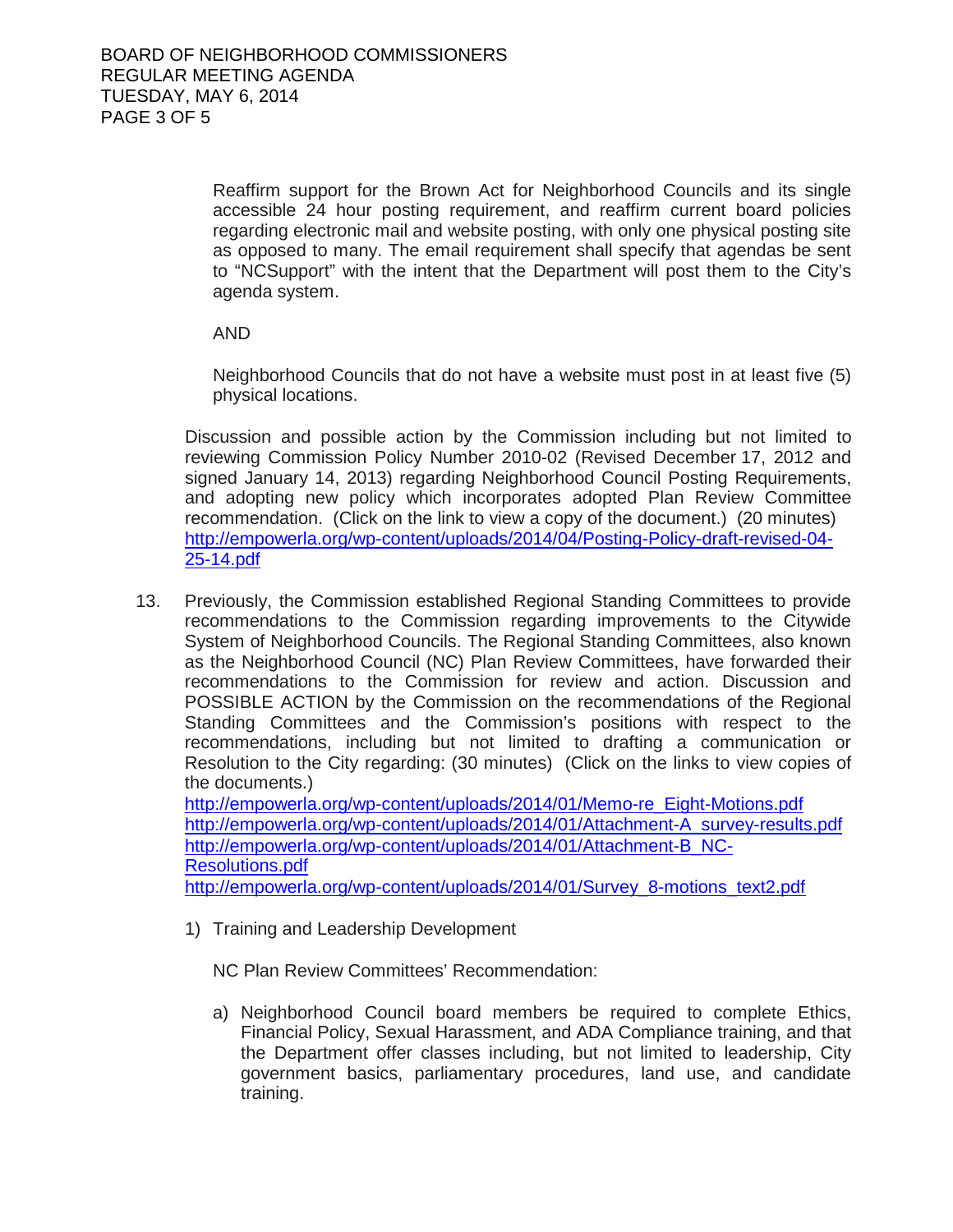b) There be a citywide standard period of time from date of seating, not to exceed 90 days, that a Board member will have to pass the required training, and that this be enforced by the Neighborhood Council bylaws, which shall prohibit voting on any matter coming before the Neighborhood Council board. Inability of any board member(s) to vote for failure to timely complete training will not affect quorum.

Additional Commission proposals:

- c) That the Commission may amend the recommendation regarding training to include consequences for failure to complete the training within the allowed period of time. The ultimate consequence being the removal by action of the Department of any offending board member.
- d) That the Commission may amend the recommendation regarding training to include Workplace Violence/Bullying Prevention training.
- 14. Commission Business Comment from Commissioners on subject matters within the Board's jurisdiction. (15 minutes)
	- 1. Comment on Commissioners' own activities/brief announcements.
	- 2. Brief response to statements made or questions posed by persons exercising their general public comment rights/ask staff questions for clarification.
	- 3. Introduce new issues for consideration by the Commission at its next meeting and direct staff to place on the agenda.
	- 4. Ask staff to research issues and report back to the Commission at a future time.
- 15. General Public Comments Comments from the public on non-agenda items within the Board's subject matter jurisdiction. This agenda item will last a total of 15 minutes and no individual speaker will be allowed more than three minutes. (15 minutes)
- 16. Adjourn

**Future Board of Neighborhood Commissioners Meetings** (INFORMATION ONLY) *(Please note: The items listed below are tentative and may be subject to change.* You are encouraged to visit the City's website at [www.lacity.org](http://www.lacity.org/) and subscribe to the Commission's agendas through the Early Notification System.)

- Regular meeting on Monday, May 19, 2014, at 1:00 p.m., at City Hall, 10th Floor Conference Center, Room 1050, 200 North Spring Street, Los Angeles, CA 90012.
- Regular meeting on Tuesday, June 3, 2014, at 6:00 p.m., at the El Sereno Senior Center, 4818 Klamath Place, Los Angeles, CA 90032.
- Regular meeting on Monday, June 16, 2014, at 1:00 p.m., at City Hall, 10th Floor Conference Center, Room 1050, 200 North Spring Street, Los Angeles, CA 90012.
- Regular meeting on Tuesday, July 1, 2014, at 6:00 p.m., in the West area in the Mar Vista Neighborhood Council area.